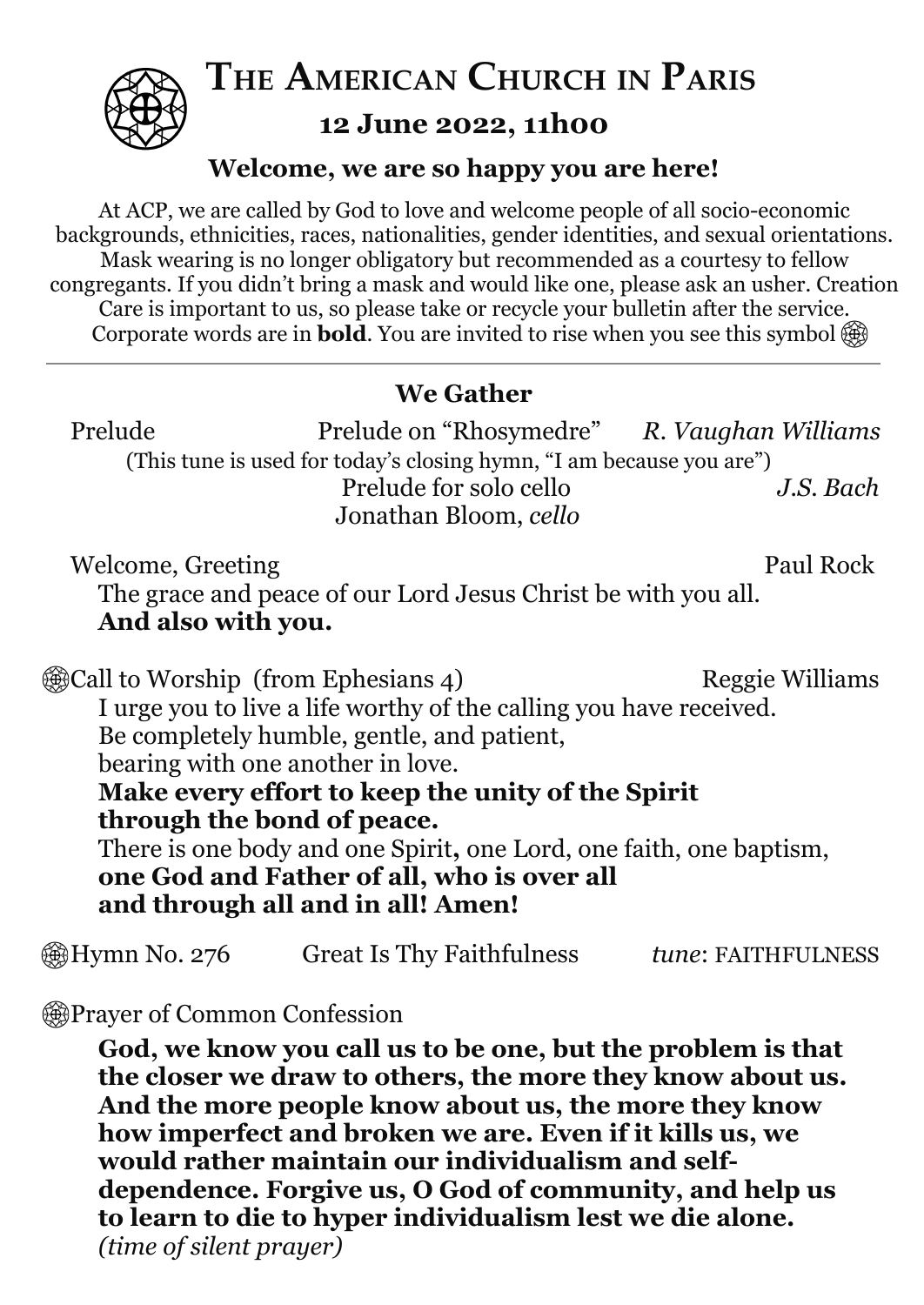**Words of Assurance** 

Friends, be assured that our God knows and loves you completely. And we are created and called to live, together, in true community. **I am, because We are. Thanks be to God!**

**Gioria Patri, No. 579** 

Children's Blessing Allison Wheeler

*Children may come forward for a pastoral blessing and then go to their worship space.*

### Welcoming Our New Members

*Jean-Yves Amouroux, Anne Bandet, Kosha Brightwell-Massal, Yseult Brun, Hélène Grandemange, Jonathan Grandemange, Stacey Perkins Rock*

## Passing of the Peace

Solo Laudamus te *W.A. Mozart We praise Thee. We bless Thee. We adore Thee. We glorify Thee.* Jennifer Lindshield, *soloist* Fred Gramann, *organ*

## **Sermon Series: Practicing Ubuntu - How to be Family in Our Fiercely Divided World**

Sermon Who Do Men Say that I Am? Paul Rock *(Mark 8:27-34 page 820 in the pew Bibles)*

## **We Respond and Are Sent into the World**

Prayers of the People Elizabeth Murray *We bring our struggles, celebrations, and selves to God.*

The Lord's Prayer *(in your mother tongue)*

**Our Father, who art in heaven, hallowed be thy name; thy kingdom come; thy will be done; on earth as it is in heaven. Give us this day our daily bread. And forgive us our trespasses, as we forgive those who trespass against us. And lead us not into temptation; but deliver us from evil. For thine is the kingdom, the power and the glory, for ever and ever. Amen.**

Call for the Offering

Offertory Solo Ave Maria *Pietro Mascagni* Jennifer Lindshield, *soloist* Fred Gramann, *organ*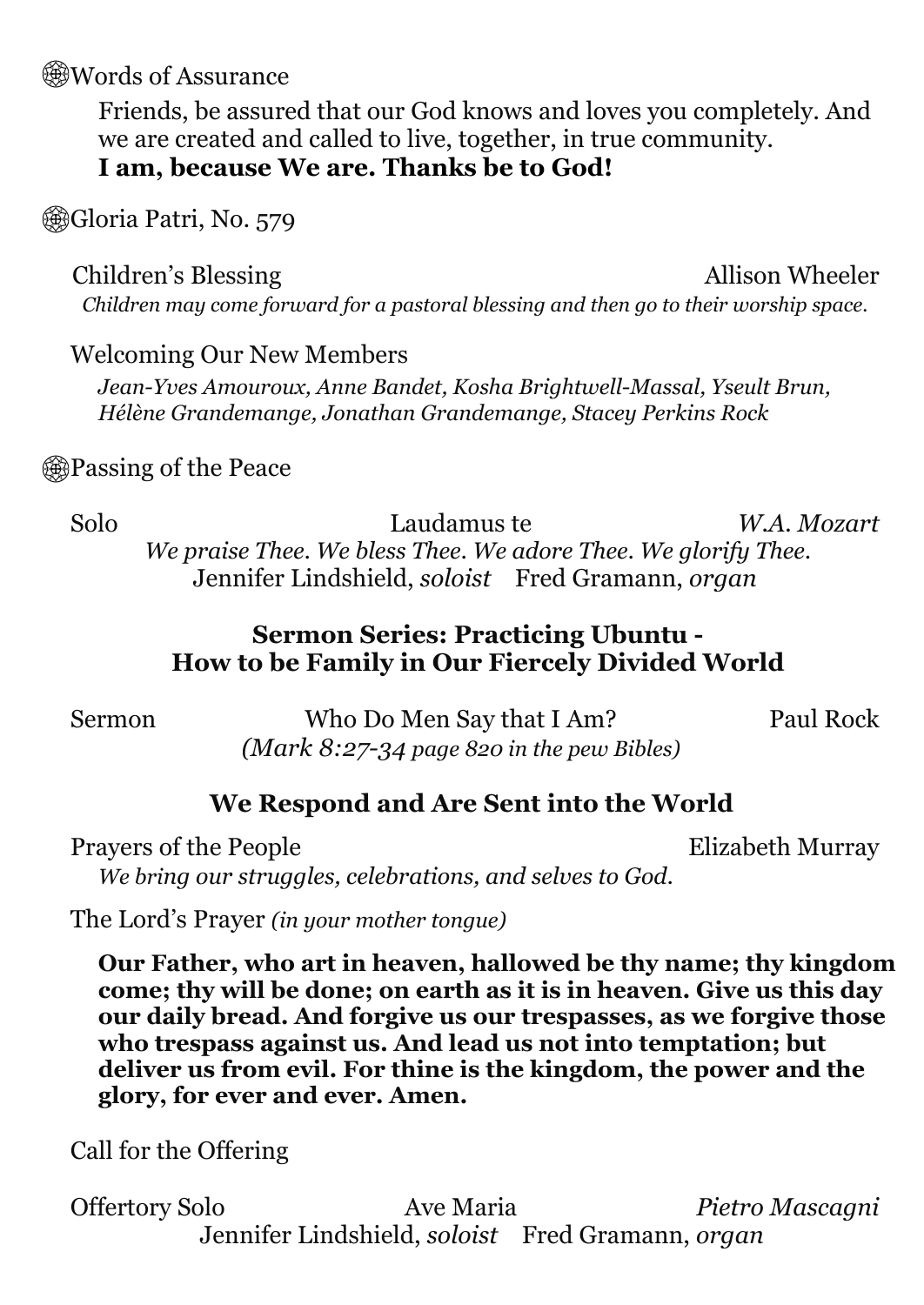**B**Doxology

### *Praise God, from whom all blessings flow In heav'n above and earth below! One God, three persons, we adore; To God be praise forevermore!*

**A** Prayer of Dedication Elizabeth Murray

#### Hymn I Am Because We Are *tune*: RHOSYMEDRE lyrics © 2022 by Fred Gramann



Benediction Paul Rock

Congregational Amen, No. 586